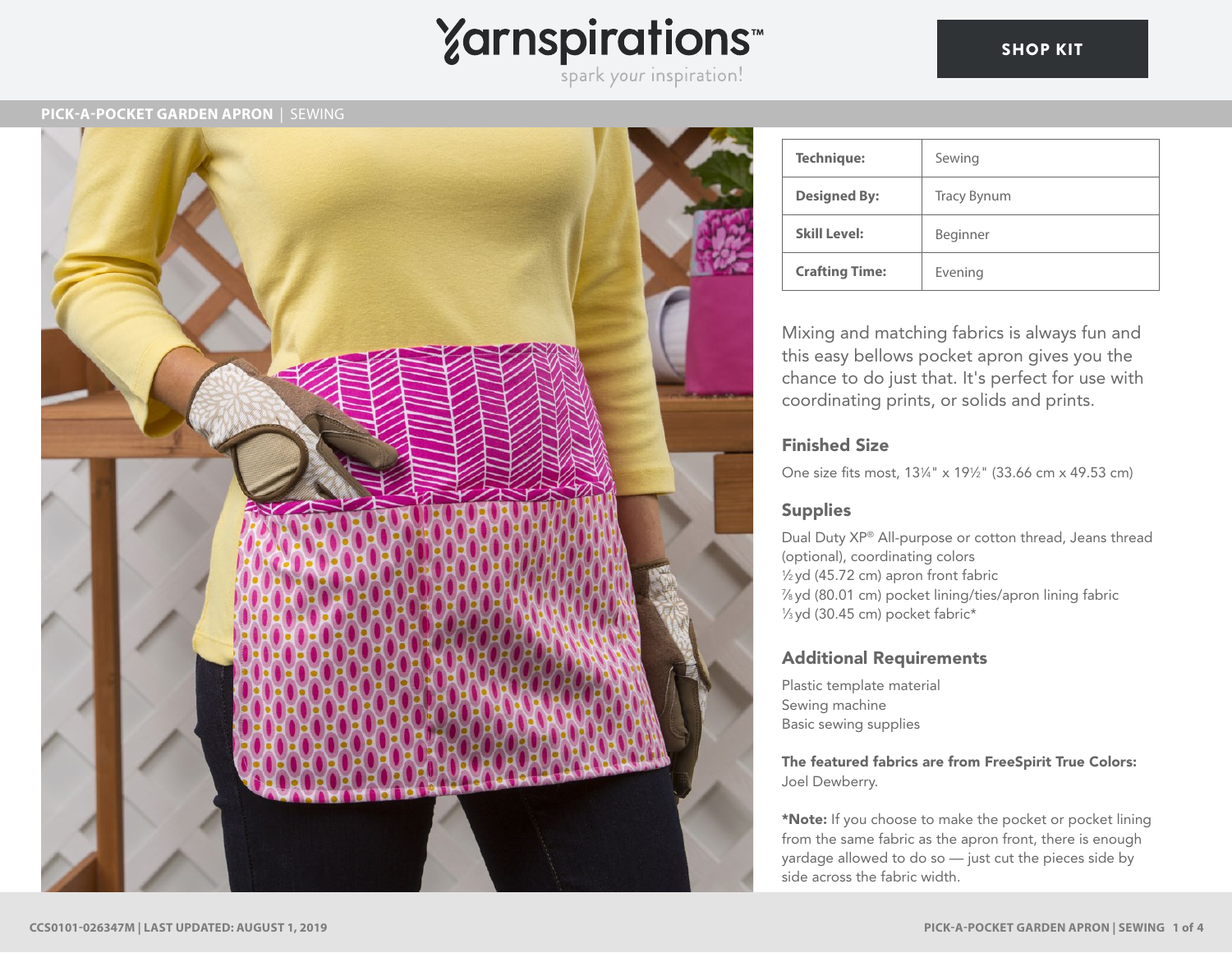# **Yarnspirations**

spark your inspiration!

# **PICK-A-POCKET GARDEN APRON** | SEWING

# **Cutting**

#### From the apron front fabric, cut:

1 rectangle, 133 ⁄4" x 20" (34.93 cm x 50.80 cm)

### From the pocket lining/apron lining/ties fabric, cut:

1 rectangle, 93 ⁄4" x 22" (24.77 cm x 55.88 cm) for the

pocket lining

1 rectangle, 133 ⁄4" x 20" (34.93 cm x 50.80 cm) for the apron lining

2 strips, 21 ⁄2" x 40" (6.35 cm x 101.60 cm) for the ties

#### From the pocket fabric, cut:

1 rectangle, 9" x 22" (22.86cm x 55.88 cm)

# Assembling the Pocket

Note: All seam allowances are 1/4" (.64 cm).

- 1. With right sides together, match the upper edge of the pocket and pocket lining rectangles. Sew across the upper edge. Press the seam allowances toward the lining.
- 2. Flip the pocket lining to the pocket wrong side, matching the lining and pocket lower edges. Press. Note that the lining extends above the pocket evenly to form a trim. Baste the layers together at the sides and lower edges.

# Assembling the Ties

- 1. With right sides together and matching edges, sew the long side and across one end of each tie.
- 2. Trim the corners, press the seam allowances open and turn the ties right side out. Press with the seam along one edge.
- 3. Edgestitch the ties along both long sides and the closed end.

# Assembling the Apron

- 1. Pin-mark the lower center of the apron and the pocket. Position the pocket over the apron right sides up and baste the ends together. Match the centers at the lower edge and baste a 2" line across the bottom center. Note that the pocket is wider than the apron.
- 2. Measure 6  $\frac{1}{2}$ " (16.51 cm) in from each end and mark a line parallel to the apron side edge through the height of the pocket. Stitch on the lines, backstitching at the upper pocket edge for reinforcement.
- 3. Fold a pleat in the pocket along the stitched vertical line until the pocket lies flat against the apron, press firmly, then baste the lower edge to hold it in place. This creates a 1 ⁄2" (1.27cm) deep pleat. Stitch along pleat fold 2" (5.08 cm) from the lower apron edge.
- 4. Trace the template provided onto plastic template material and cut out. Align the straight edges with the lower corner of the apron/pocket. Trace on the curved line, then cut through all layers. Repeat for the opposite lower corner and both lower corners of the apron lining rectangle.
- 5. Baste a tie 3 ⁄8"(.95 cm) from the upper apron edge on each side, matching the raw edges to the apron edge and placing the seam toward the bottom. Pin the tie length out of the way.
- 6. With right sides together, place the apron lining against the apron, sandwiching the ties and pocket between the layers, and matching all raw edges.
- 7. Sew around the apron edges leaving a 5" (12.7 cm) opening along the upper edge for turning. Be careful not to catch the loose ends of the ties in the stitching.
- 8. Trim the curves and corners and turn the apron right side out through the opening.
- 9. Hand stitch the opening closed, and topstitch around all apron edges.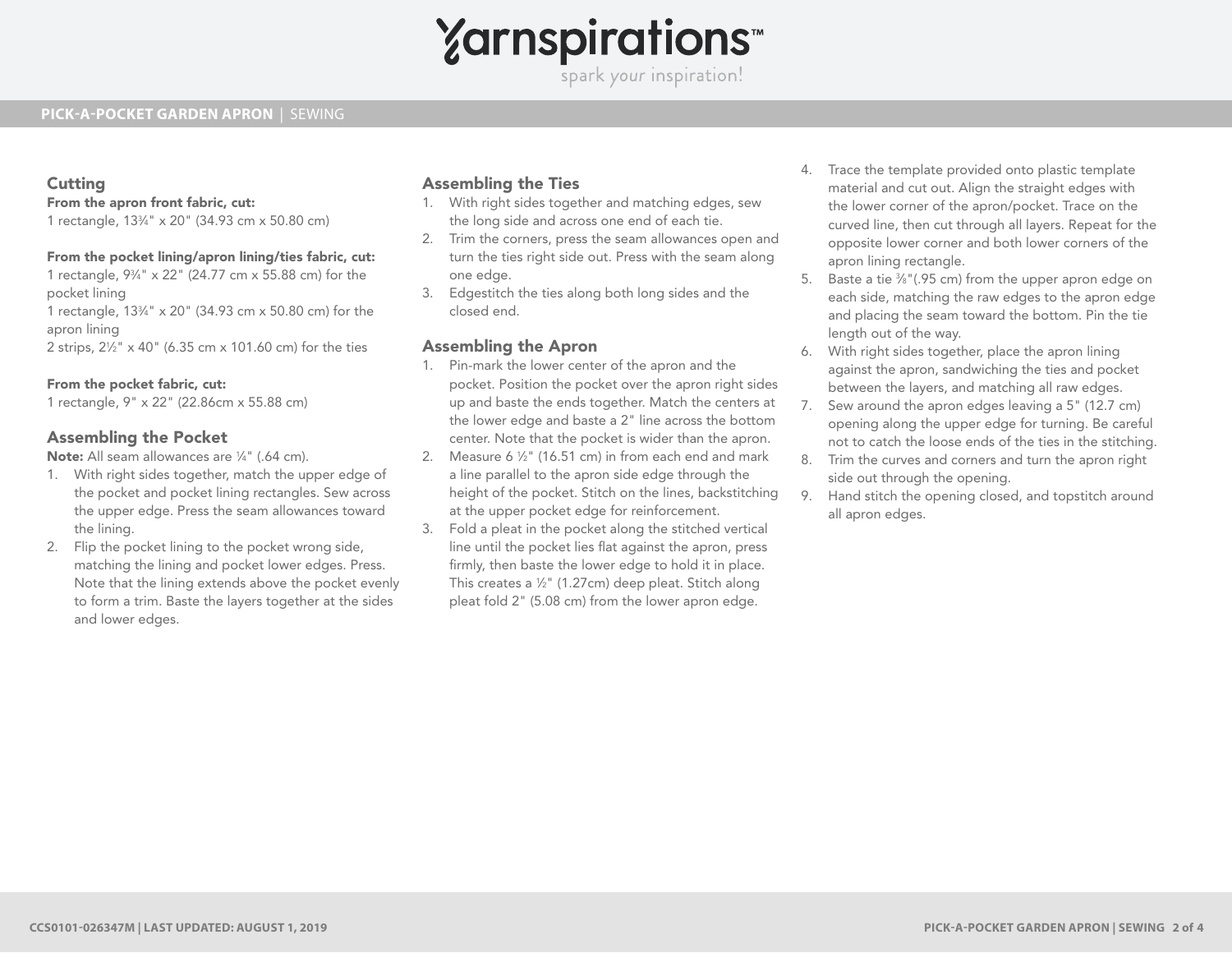

# **Options**

If you have large scraps left from a quilt, this apron is the perfect place to use them—just make each section a different fabric.

Combine prints with denim for a durable garden apron. We used these cute Ladybug prints from FreeSpirit True Colors- Tula Pink.